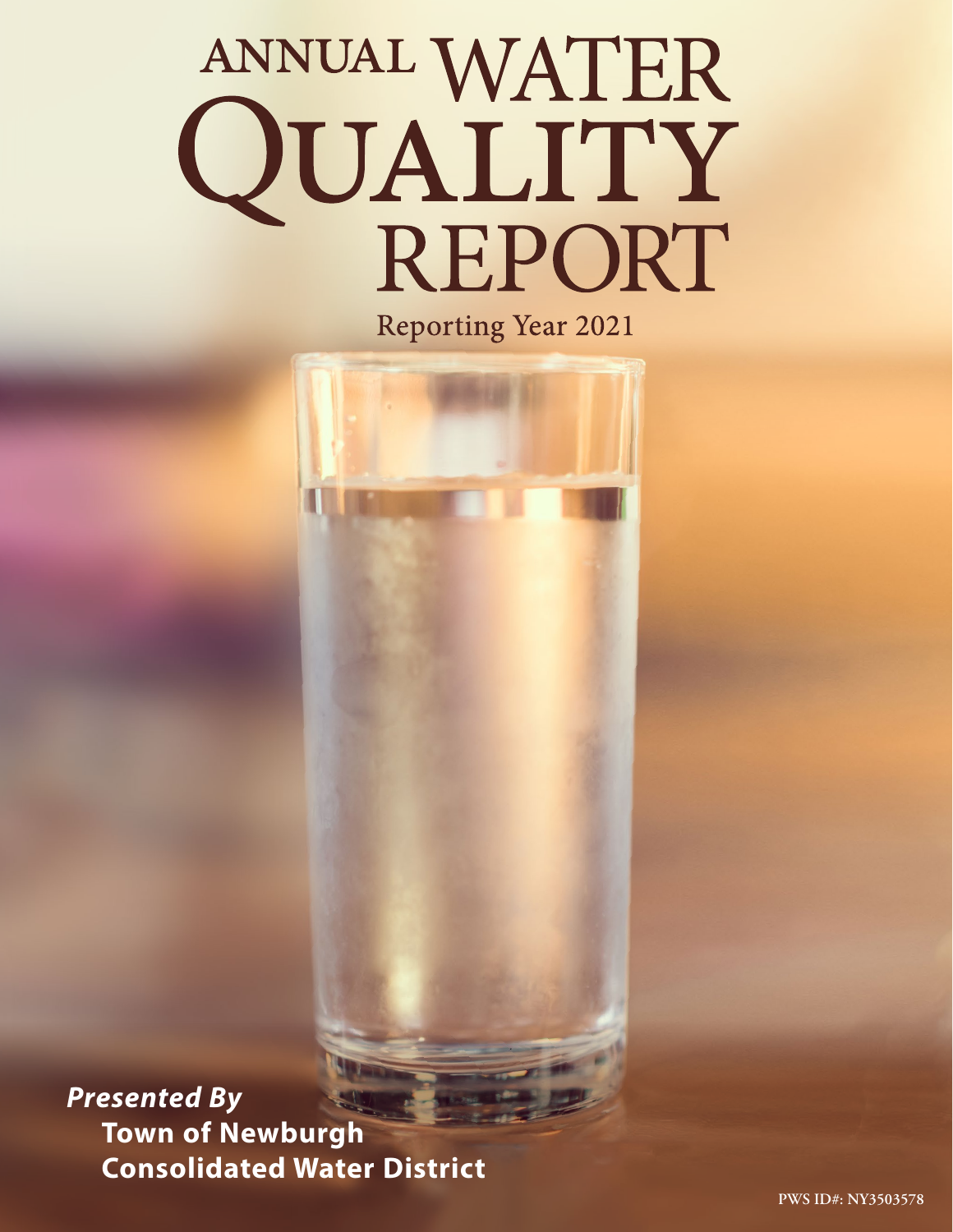## **We've Come a Long Way**

nce again, we are proud to present our annual water quality report covering the period between January 1 and December 31, 2021. In a matter of only a few decades, drinking water has become exponentially safer and more reliable than at any other point in human history. Our exceptional staff continues to work hard every day—at all hours—to deliver the highest-quality drinking water without interruption. Although the challenges ahead are many, we feel that by relentlessly investing in customer outreach and education, new treatment technologies, system upgrades, and training, the payoff will be reliable, high-quality tap water delivered to you and your family.

## **Source Water Assessment**

The NYS DOH has evaluated the Town of Newburgh<br>
Consolidated Water District's (TONCWD) susceptibility<br>
the contravistion under the Source Water Accessory Program to contamination under the Source Water Assessment Program (SWAP); their findings are summarized in the paragraphs below. It is important to stress that these assessments were created using available information and only estimate the potential for source water contamination. Elevated susceptibility ratings do not mean that source water contamination has or will occur for this Water District. The TONCWD provides treatment and regular monitoring to ensure that the water delivered to consumers meets all applicable standards

A copy of the assessment, including a map of the assessment area, can be obtained by contacting us, as noted in this report.

#### **Chadwick Lake Reservoir Assessment Summary**

This assessment found an elevated susceptibility to contamination for this source of drinking water. Land cover and its associated activities within the assessment area do not increase the potential for contamination. Nonsanitary wastewater discharges may also contribute to contamination. There are no noteworthy contamination threats associated with other discrete contaminant sources. Additional sources of potential contamination include a roadway.

#### **Delaware Aqueduct Source Water Assessment Summary**

The TONCWD also obtains water from the New York City water supply system. Water comes from the Delaware watershed west of the Hudson River. The SWAP methodologies applied to the rest of the state were not applied to the Delaware Aqueduct Source. Additional information on the water quality and protection efforts in these New York City watersheds can be found at the DEP's web site at [www.nyc.gov/dep/watershed](http://www.nyc.gov/dep/watershed).

## **Fluoridation of Our Water**

Our system is one of the many drinking water systems in New York State that provides drinking water with a controlled, low level of fluoride for consumer dental health protection. According to the U.S. Centers for Disease Control, fluoride is very effective in preventing cavities when present in drinking water at an optimal range from 0.8 to 1.2 ppm. To ensure that the fluoride supplement in your water provides optimal dental protection, the State Department of Health requires that we monitor fluoride levels on a daily basis. During the reporting year, monitoring showed fluoride levels in your water were in the optimal range 100% of the time. None of the monitoring results showed fluoride at levels that approach the 2.2 ppm MCL for fluoride.

## **Where Does My Water Come From?**

The Town utilizes two sources of water. Chadwick Lake<br>Filter Plant's supply is the Chadwick Lake Reservoir,<br>which has be considered and 2.2 million sellong of water are which has the capacity to treat 3.2 million gallons of water per day. The Delaware Aqueduct Filter Plant's supply is taken from New York City DEP's Delaware Aqueduct, which comprises four large reservoirs in the Catskill region.

#### **Important Health Information**

Some people may be more vulnerable to dis-<br>ease-causing microorganisms or pathogens in drinking water than the general population. Immunocompromised persons such as those with cancer undergoing chemotherapy, those who have undergone organ transplants, people with HIV/AIDS or other immune system disorders, some elderly, and infants can



be particularly at risk from infections. These people should seek advice from their health care provider about their drinking water. EPA/CDC guidelines on appropriate means to lessen the risk of infection by *Cryptosporidium*, Giardia and other microbial pathogens are available from the Safe Drinking Water Hotline at (800) 426-4791.

If present, elevated levels of lead can cause serious health problems, especially for pregnant women, infants, and young children. It is possible that lead levels at your home may be higher than at other homes in the community as a result of materials used in your home's plumbing. We are responsible for providing high-quality drinking water, but we cannot control the variety of materials used in plumbing components. When your water has been sitting for several hours, you can minimize the potential for lead exposure by flushing your tap for 30 seconds to 2 minutes before using water for drinking or cooking. If you are concerned about lead in your water, you may wish to have your water tested. Information on lead in drinking water, testing methods, and steps you can take to minimize exposure is available from the Safe Drinking Water Hotline (800) 426-4791 or at [www.epa.gov/safewater/lead](http://www.epa.gov/safewater/lead).

QUESTIONS? For more information about this report, contact John P. Egitto,

Operations Engineer, at (845) 564-2180, or the Orange County Health Department at (845) 291-2331. You may also contact the New York State Department of Health at (800) 458-1158. The U.S. EPA drinking water Web site [\(www.epa.](http://www.epa.gov/safewater) [gov/safewater\)](http://www.epa.gov/safewater) also provides valuable information.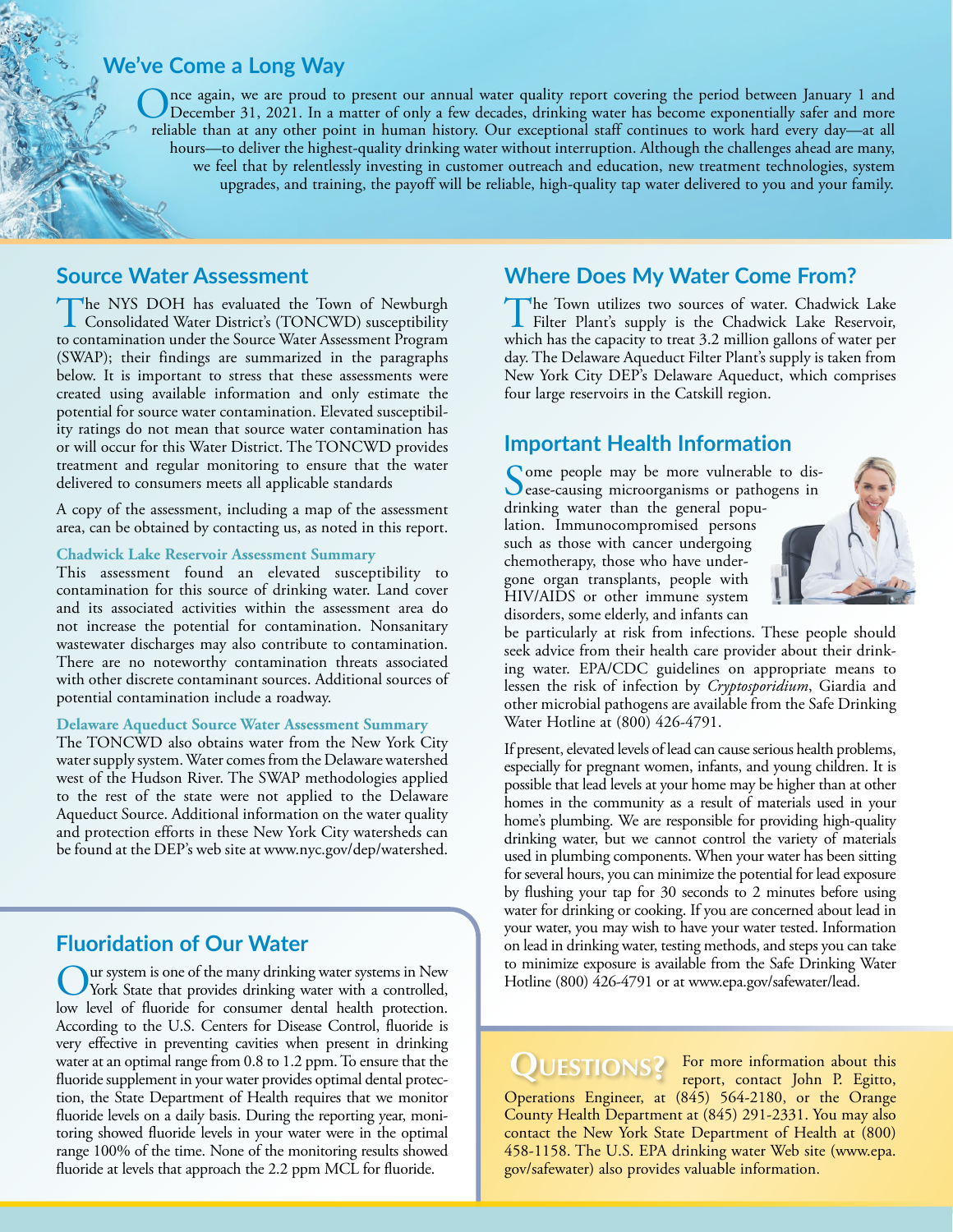## **Facts and Figures**

Our water system serves around 23,000 customers through 6,600 service connections. The total amount of water produced in 2021 was 1.158 billion gallons. The daily average of water treated and pumped into the distribution system was 3.18 million gallons per day. The 2021 billing rate was \$20.00 for the first 7500 gallons used, \$4.62/1,000 gals. for the next 10,000 gals., \$5.32/1,000 gals. for the next 82,500 gals. used, and \$6.32/1,000 gals. thereafter. The minimum quarterly bill was \$20.00.

# **Nondetected Contaminants**

**Following is a list of contaminants that we tested for but did not detect in our water supply.**

#### **Inorganics:**

**Antimony, Arsenic, Asbestos, Beryllium, Bromate, Cadmium, Chlorite, Cyanide, Iron, Mercury, Selenium, Silver, Thallium, Uranium, Zinc**

#### **Volatile Organics:**

**Alachlor; Aldicarb; Aldicarb sulfone; Aldicarb sulfoxide; Aldrin; Atrazine; Benzene; Benzo(a) pyrene; bis(2-Ethylhexyl) adipate; bis(2-Ethylhexyl) phthalate; Bromobenzene; Bromomethene; Butachlor; n-Butylbenzene; sec-Butylbenzene; tert-Butylbenzene; Bromochloromethane; Carbon Tetrachloride; Carbaryl; nCarbofuran; 3-Hydrocarbofuran; Chlordane; Chloroethane; Chloromethane; 1,2-Dibromo-3 chloropropane; 1,2-Dibromoethane; 2-Chlorotoluene; 4-Chlorotoluene; Dalapon; Dibromomethane; Dicamba; Dinoseb; 1,2-Dichlorobenzene; 1,3-Dichlorobenzene; 1,4-Dichlorobenzene; Dichlorodifluoromethane; 1,1-Dichloroethane; 1,2-Dichloroethane; 1,1-Dichloroethene; cis-1,2-Dichloroethene; trans-1,2- Dichloroethene; 1,2-Dichloropropane; 1,3-Dichloropropane; 2,2-Dichloropropane; 1,1-Dichloropropene; cis-1,3- Dichloropropene; trans-1,3-Dichloropropene; Dieldrin; Endrin; Ethylbenzene; gamma-BHC (Lindane); Heptachlor; Heptachlor epoxide; Hexachlorobenzene; Hexachlorocyclopentadiene; Hexachlorobutadiene; Isopropylbenzene; p-Isopropyltoluene; Methoxychlor; Methomyl; Metalochlor; Methylene Chloride; Metribuzin; Oxamyl; PCB, total; Pentachlorophenol; Picloram; Propachlor; n-Propylbenzene; Styrene; Simazine; 1,1,1,2-Tetrachloroethane; 1,1,2,2-Tetrachloroethane; 2,4,5-TP (Silvex); Tetrachloroethene; Toluene; Toxaphene; 1,2,4-Trichlorobenzene; 1,1,1-Trichloroethane; 1,1,2-Trichloroethane; Trichloroethane;**   $Trichlorofluorome thane;$ **1,2,4-Trimethylbenzene; 1,3,5-Trimethylbenzene; o-Xylene; m-Xylene; p-Xylene; Xylene, total; MTBE; Vinyl chloride**

# **Unregulated Contaminant Monitoring**

In 2020, we were required to collect<br>and analyze drinking water sam-In 2020, we were required to collect ples for the following unregulated contaminants:

Total microcystins, Microcystin- (LA, RR, LF, YR, LR, LY), nodularin, cylindrospermopsin, anatoxin-a, germanium, manganese, alpha-

hexachlorocyclohexane, profenofos, chlorpyrifos, tebuconazole, dimethipin, total permethrin (cis- &trans-), ethoprop, tribufos, oxyfluorfen, HAA5 (dibromoacetic acid, dichloroacetic acid, monobromoacetic acid, monochloroacetic acid, trichloroacetic acid); HAA6Br (bromochloroacetic acid, bromodichloroacetic acid, dibromoacetic acid, chlorodibromoacetic acid, monobromoacetic acid, tribromoacetic acid); HAA9 (bromochloroacetic acid, bromodichloroacetic acid, chlorodibromoacetic acid, dibromoacetic acid, dichloroacetic acid, monobromoacetic acid, monochloroacetic acid, tribromoacetic acid, trichloroacetic acid); 1-butanol, 2-propen-1-ol, 2-methoxyethanol, butylated hydroxyanisole, 0-toluidine, and quinoline.

You may obtain the monitoring results by calling Daniel Bertola at (845) 564-2180.

## **Substances That Could Be in Water**

The sources of drinking water (both tap water and bottled water) include rivers, lakes, streams, ponds, reservoirs, springs, and wells. As water travels over the surface of the land or through the ground, it dissolves naturally occurring minerals and, in some cases, radioactive material, and can pick up substances resulting from the presence of animals or from human activities. Contaminants that may be present in source water include: Microbial Contaminants; Inorganic Contaminants; Pesticides and Herbicides; Organic Chemical Contaminants; and Radioactive Contaminants.

Drinking water, including bottled water, may reasonably be expected to contain at least small amounts of some contaminants. The presence of contaminants does not necessarily indicate that water poses a health risk. In order to ensure that tap water is safe to drink, the State and the U.S. EPA prescribe regulations that limit the amount of certain contaminants in water provided by public water systems. The State Health Department's and the U.S. FDA's regulations establish limits for contaminants in bottled water that must provide the same protection for public health. More information about contaminants and potential health effects can be obtained by calling the EPA's Safe Drinking Water Hotline at (800) 426-4791.

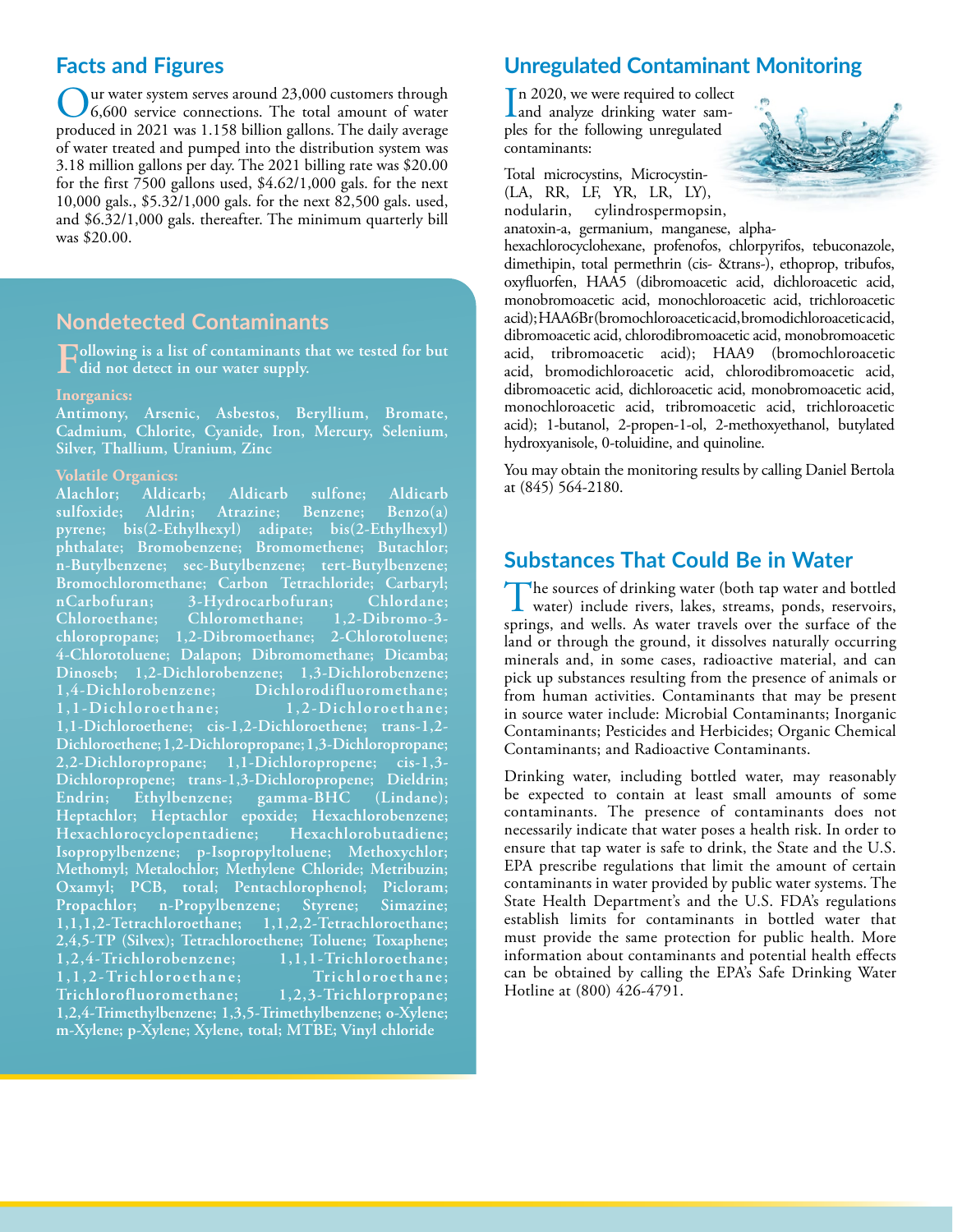# **Test Results**

Our water is monitored for many different kinds of substances on a very strict sampling schedule. Also, the water we deliver must meet specific health standards. Here, we show only<br>those substances that were detected in ou water is unsafe to drink; our goal is to keep all detects below their respective maximum allowed levels.The State recommends monitoring for certain substances less often than once per year because the concentrations of these substances do not change frequently. In these cases, the most recent sample data are included, along with the year in which the sample was taken.

You can play a role in conserving water and saving yourself money in the process by becoming conscious of the amount of water your household is using and by looking for ways to use less whenever you can. It is not hard to conserve water.

As part of routine lead and copper sampling, a sample taken within our water system received a result for lead of 1,300 µg/L. This result is over the set action level (AL) of 15 µg/L. Consequently, several repeat samples were taken from various other points within the residence. The repeated samples returned results between 1.0 and 3.1 µg/L. The reason for the initial high sample result is unknown. Infants and children who drink water containing lead in excess of the action level could experience delays in their physical or mental development. Children could show slight deficits in attention span and learning abilities. Adults who drink this water over many years could develop kidney problems or high blood pressure.

| <b>REGULATED SUBSTANCES</b>                                                                                                        |                               |                                             |                        |                                  |                          |                  |                                                                                                                                                     |  |
|------------------------------------------------------------------------------------------------------------------------------------|-------------------------------|---------------------------------------------|------------------------|----------------------------------|--------------------------|------------------|-----------------------------------------------------------------------------------------------------------------------------------------------------|--|
| <b>SUBSTANCE</b><br>(UNIT OF MEASURE)                                                                                              | <b>DATE</b><br><b>SAMPLED</b> | <b>MCL</b><br>[MRDL]                        | <b>MCLG</b><br>[MRDLG] | <b>AMOUNT</b><br><b>DETECTED</b> | <b>RANGE</b><br>LOW-HIGH | <b>VIOLATION</b> | <b>TYPICAL SOURCE</b>                                                                                                                               |  |
| <b>Barium</b> (ppm)                                                                                                                | $06-15-21$                    | $\overline{2}$                              | $\overline{2}$         | 0.019                            | $0.0047 - 0.019$         | N <sub>o</sub>   | Erosion of natural deposits                                                                                                                         |  |
| Chloride (ppm)                                                                                                                     | $06 - 23 - 21$                | 250                                         | <b>NA</b>              | 88                               | $13 - 88$                | N <sub>o</sub>   | Naturally occurring                                                                                                                                 |  |
| Fluoride (ppm)                                                                                                                     | $06-15-21$                    | 2.2                                         | <b>NA</b>              | 0.69                             | $0.66 - 0.69$            | N <sub>o</sub>   | Water additive that promotes strong teeth                                                                                                           |  |
| Haloacetic Acids (HAA5s) [mono-, di-,<br>and trichloroacetic acid, and mono- and<br>dibromoacetic acid]-Stage 1 <sup>1</sup> (ppb) | Quarterly<br>2021             | 60                                          | <b>NA</b>              | 33.90                            | $16.8 - 62.4$            | N <sub>o</sub>   | By-product of drinking water disinfection needed to kill harmful<br>organisms                                                                       |  |
| Nickel (ppm)                                                                                                                       | $06-15-21$                    | 10                                          | <b>NA</b>              | 0.75                             | $ND-0.75$                | N <sub>o</sub>   | <b>NA</b>                                                                                                                                           |  |
| Nitrate (ppm)                                                                                                                      | $06-15-21$                    | 10                                          | 10                     | 0.28                             | $0.065 - 0.28$           | N <sub>o</sub>   | Runoff from fertilizer use                                                                                                                          |  |
| Sodium (ppm)                                                                                                                       | $06 - 23 - 21$                | See footnote <sup>2</sup>                   | <b>NA</b>              | 77                               | $41 - 77$                | N <sub>o</sub>   | Naturally occurring                                                                                                                                 |  |
| Sulfate (ppm)                                                                                                                      | $06 - 23 - 21$                | 250                                         | <b>NA</b>              | 8.1                              | $5.0 - 8.1$              | N <sub>o</sub>   | Naturally occurring                                                                                                                                 |  |
| Total Trihalomethanes [TTHMs - chloroform,<br>bromodichloromethane, dibromochloromethane,<br>and bromoform]-Stage $2^{1,3}$ (ppb)  | Quarterly<br>2021             | 80                                          | <b>NA</b>              | 45.43                            | $22 - 120$               | N <sub>o</sub>   | By-product of drinking water chlorination needed to kill harmful<br>organisms; Formed when source water contains large amounts of organic<br>matter |  |
| Turbidity [Distribution System] <sup>4</sup> (NTU)                                                                                 | December<br>2021              | <b>TT</b>                                   | <b>NA</b>              | 0.94                             | $0.02 - 0.94$            | N <sub>o</sub>   | Soil runoff                                                                                                                                         |  |
| Turbidity <sup>5</sup> (NTU)                                                                                                       | 4/16/21                       | <b>TT</b>                                   | <b>NA</b>              | 0.16                             | $0.01 - 0.16$            | No               | Soil runoff                                                                                                                                         |  |
| <b>Turbidity</b> (Lowest monthly percent of samples<br>meeting limit)                                                              | 2021                          | $TT = 95\%$ of<br>samples meet<br>the limit | <b>NA</b>              | 100                              | <b>NA</b>                | N <sub>o</sub>   | Soil runoff                                                                                                                                         |  |

#### **Tap water samples were collected for lead and copper analyses from sample sites throughout the community.**

| <b>SUBSTANCE</b><br>(UNIT OF MEASURE) | <b>DATE</b><br><b>SAMPLED</b> | AL | <b>MCLG</b> | <b>AMOUNT DETECTED</b><br>(90TH %ILE) | <b>RANGE</b><br><b>LOW-HIGH</b> | SITES ABOVE AL/<br><b>TOTAL SITES</b> | <b>VIOLATION</b> | <b>TYPICAL SOURCE</b>                   |
|---------------------------------------|-------------------------------|----|-------------|---------------------------------------|---------------------------------|---------------------------------------|------------------|-----------------------------------------|
| <b>Copper</b> (ppm)                   | Iune-Sept 2019                |    |             | 0.15                                  | $0.011 - 0.150$                 | 0/31                                  | No               | Corrosion of household plumbing systems |
| Lead (ppb)                            | $[$ une-Sept. 2019            |    |             |                                       | $1.0 - 1,300.0$                 | 1/31                                  | N <sub>o</sub>   | Corrosion of household plumbing systems |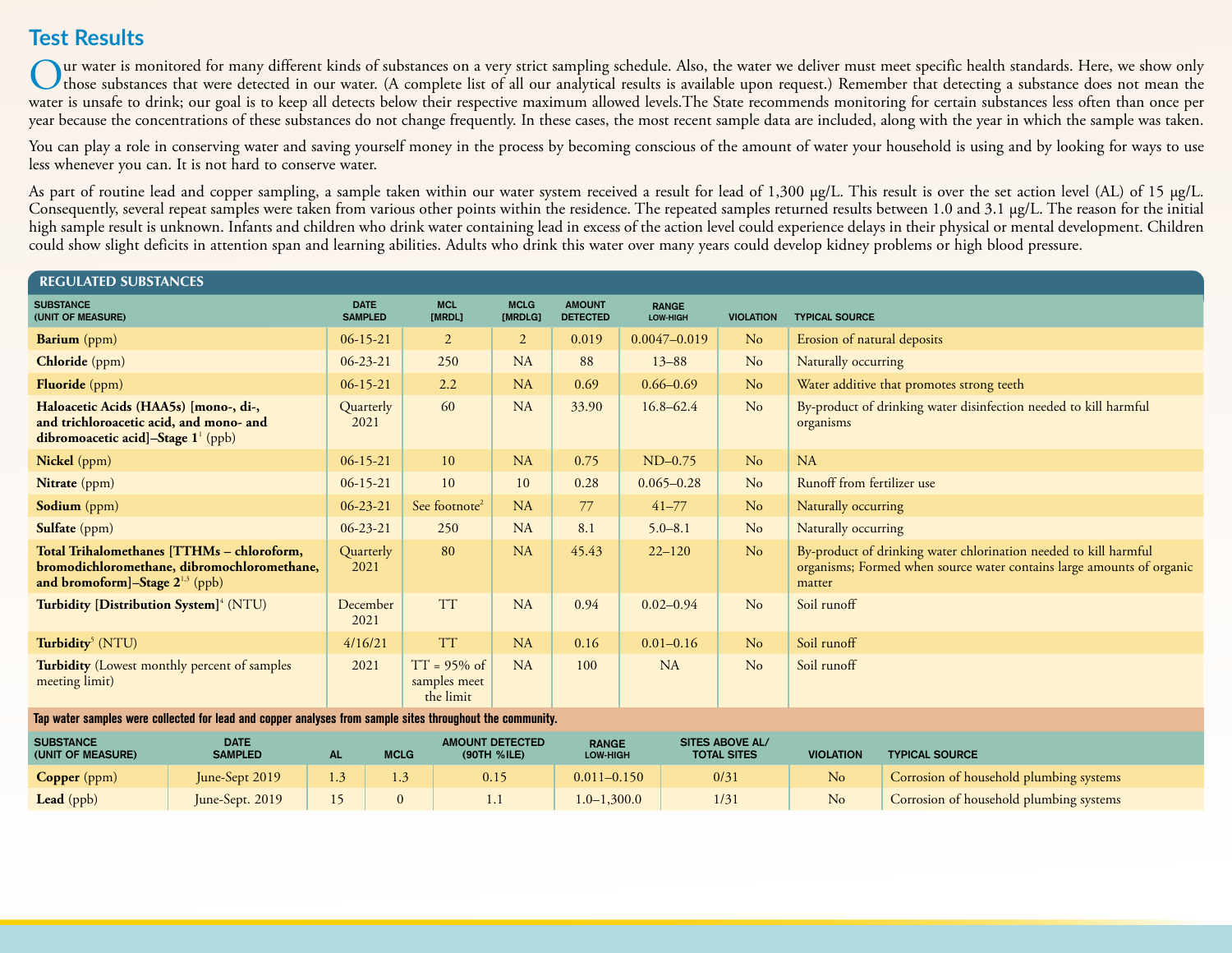| <b>OTHER UNREGULATED SUBSTANCES</b>                 |                               |                                  |                                 |                                                                                                |  |  |  |  |
|-----------------------------------------------------|-------------------------------|----------------------------------|---------------------------------|------------------------------------------------------------------------------------------------|--|--|--|--|
| <b>SUBSTANCE</b><br>(UNIT OF MEASURE)               | <b>DATE</b><br><b>SAMPLED</b> | <b>AMOUNT</b><br><b>DETECTED</b> | <b>RANGE</b><br><b>LOW-HIGH</b> | <b>TYPICAL SOURCE</b>                                                                          |  |  |  |  |
| <b>Bromide</b> (ppb)                                | Quarterly                     | 32.6                             | $ND-32.6$                       | NA                                                                                             |  |  |  |  |
| <b>Bromochloroacetic Acid</b> (ppb)                 | 2020                          | 3.3                              | $1.3 - 3.3$                     | NA                                                                                             |  |  |  |  |
| <b>Bromodichloroacetic Acid</b> (ppb)               | 2020                          | 4.7                              | $1.3 - 4.7$                     | NA                                                                                             |  |  |  |  |
| Chlorodibromoacetic Acid (ppb)                      | 2020                          | 0.57                             | $ND-0.57$                       | NA                                                                                             |  |  |  |  |
| <b>Dibromoacetic Acid</b> (ppb)                     | 2020                          | 0.53                             | $ND-0.53$                       | NA                                                                                             |  |  |  |  |
| <b>Dichloroacetic Acid</b> (ppb)                    | 2020                          | 21.6                             | $ND-21.6$                       | NA                                                                                             |  |  |  |  |
| <b>Manganese</b> (ppb)                              | 2020                          | 9.0                              | $1.3 - 9.0$                     | NA                                                                                             |  |  |  |  |
| Monobromoacetic Acid (ppb)                          | 2020                          | 0.44                             | $ND-0.44$                       | NA                                                                                             |  |  |  |  |
| Monochloroacetic Acid (ppb)                         | 2020                          | 2.4                              | $ND-2.4$                        | NA                                                                                             |  |  |  |  |
| Perfluorooctanesulfonate Acid<br>$(PFOS)$ (ppt)     | 2020-2021                     | 3.53                             | $ND-3.53$                       | Released into the environment from widespread use in<br>commercial and industrial applications |  |  |  |  |
| Perfluorooctanoic Acid (PFOA) <sup>6</sup><br>(ppt) | 2020-2021                     | 4.06                             | $2.19 - 4.06$                   | Released into the environment from widespread use in<br>commercial and industrial applications |  |  |  |  |
| <b>Total Organic Carbon [TOC]</b> (ppb)             | 2020                          | 6,990                            | 1,370-6,990                     | NA                                                                                             |  |  |  |  |
| <b>Trichloroacetic Acid</b> (ppb)                   | 2020                          | 21.8                             | $5.7 - 21.8$                    | NA                                                                                             |  |  |  |  |

<sup>1</sup>TTHM and HAA5 values as indicated represent the highest Locational Running Annual Average for the year and show the range of all individual samples collected throughout the year.

<sup>2</sup>Water containing more than 20 ppm of sodium should not be used for drinking by people on severely restricted sodium diets. Water containing more than 270 ppm of sodium should not be used for drinking by people on moderately restricted sodium diets.

<sup>3</sup> Some people who drink water containing trihalomethanes (TTHMs) in excess of the MCL over many years may experience problems with their livers, kidneys, or central nervous systems, and may have an increased risk of getting cancer.

4 Turbidity is a measure of the cloudiness of the water and is used as an indicator of water quality in the distribution system. The MCL for distribution turbidity samples is 5 NTU.

<sup>5</sup>Turbidity is the measure of the cloudiness of water and is used as an indicator for filter performance. Our highest single turbidity measurement for the year occurred as indicated in the table. State regulations require that turbidity must be <0.3NTU 95% of the time. Our samples met the turbidity standard 100% of the time. 6 Although our 3rd Quarter sample result for PFOA is over the MCL of 10 ng/L, subsequent sampling has returned results within regulation standards. As of the date of this report, the State Health Department is still deliberating whether or not this single sample constitutes a violation.

## **Water Treatment Process**

A t the Chadwick Lake Filtration Plant, water is drawn from the reservoir and a chemical is added for coagulation. This process<br>Causes small particles to adhere to one another, forming what is called floc. As this floc gro settles into a basin, from which sediment is removed. The water is then processed through sand filters, producing a crystal-clear effluent. Chemicals for pH adjustment and corrosion control are added at this point. Finished water can then pass through an additional filtration process for the removal of iron and manganese, as necessary.

The water from our Delaware Aqueduct facility is purchased from the New York City DEP. At our new state-of-the-art filtration plant for the Delaware source, water is filtered through a membrane barrier and then chemically treated for pH and corrosion control. Sodium hypochlorite is added to both drinking water sources as a disinfectant.

Typically, both the Town's filter plants are online and supply water to the distribution system simultaneously. Most parts of the town will see a combination of both sources at their tap. In an effort to increase dental health protection, our water is fluoridated at both facilities for the consumer.

# **Definitions**

**90th %ile:** The levels reported for lead and copper represent the 90th percentile of the total number of sites tested. A percentile is a value on a scale of 100 that indicates the percent of a distribution that is equal to or below it. The 90th percentile is equal to or greater than 90% of the lead and copper values detected at your water system.

**AL (Action Level):** The concentration of a contaminant that, if exceeded, triggers treatment or other requirements that a water system must follow.

**MCL (Maximum Contaminant Level):** The highest level of a contaminant that is allowed in drinking water. MCLs are set as close to the MCLG as possible.

#### **MCLG (Maximum Contaminant Level Goal):**

The level of a contaminant in drinking water below which there is no known or expected risk to health. MCLGs allow for a margin of safety.

#### **MRDL (Maximum Residual Disinfectant Level):**

The highest level of a disinfectant allowed in drinking water. There is convincing evidence that addition of a disinfectant is necessary for control of microbial contaminants.

**MRDLG (Maximum Residual Disinfectant** 

**Level Goal):** The level of a drinking water disinfectant below which there is no known or expected risk to health. MRDLGs do not reflect the benefits of the use of disinfectants to control microbial contaminants.

**NA:** Not applicable

**ND (Not detected):** Indicates that the substance was not found by laboratory analysis.

#### **NTU (Nephelometric Turbidity Units):**

Measurement of the clarity, or turbidity, of water. Turbidity in excess of 5 NTU is just noticeable to the average person.

**ppb (parts per billion):** One part substance per billion parts water (or micrograms per liter).

**ppm (parts per million):** One part substance per million parts water (or milligrams per liter).

**ppt (parts per trillion):** One part substance per trillion parts water (or nanograms per liter).

**TT (Treatment Technique):** A required process intended to reduce the level of a contaminant in drinking water.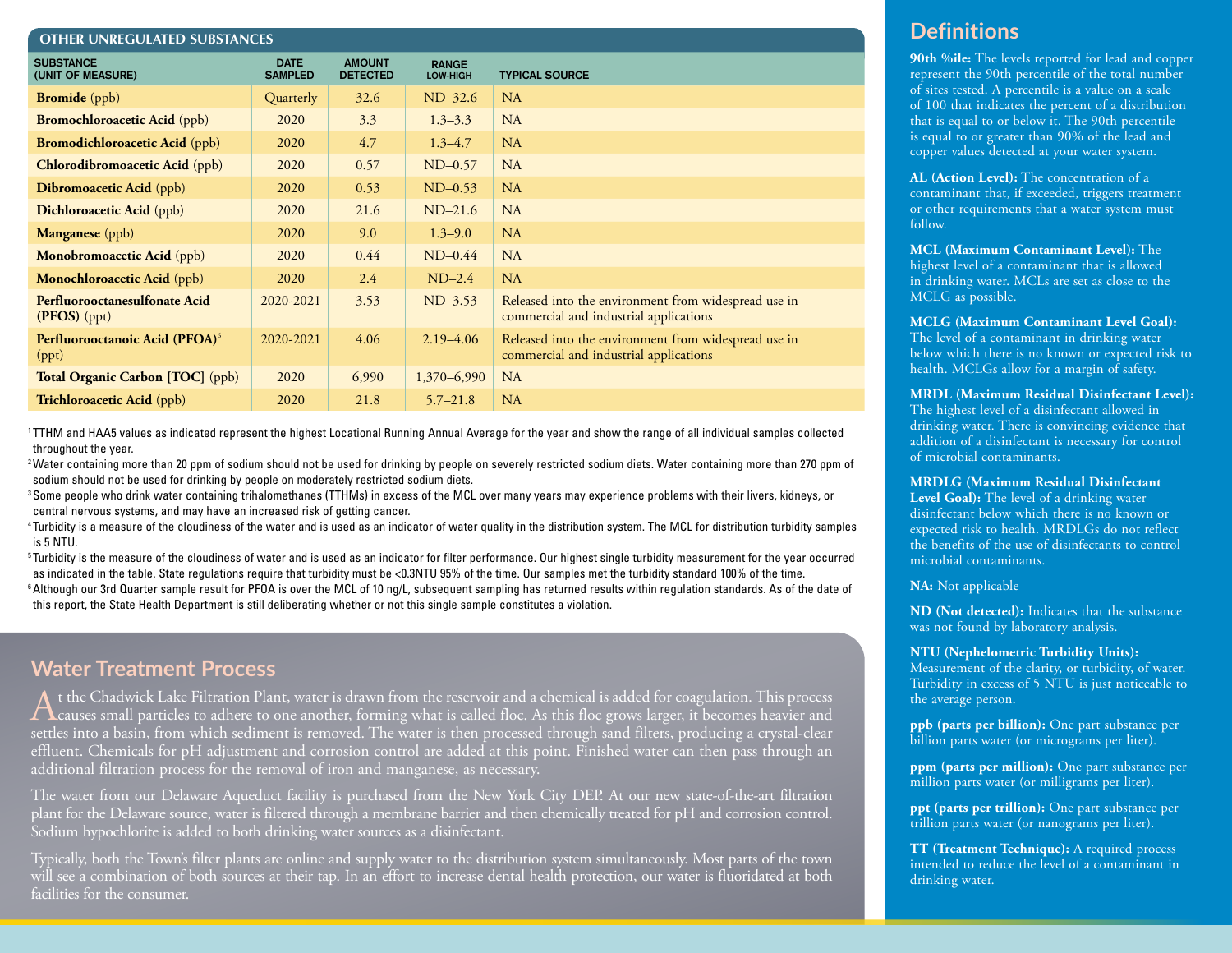### **Town of Newburgh Consolidated Water District Addendum to 2021 Annual Water Quality Report PWS ID# NY3503578**

| <b>Table of Detected Contaminants</b>                                 |                     |                   |                                                   |                          |             |                                            |                                                                                                         |  |  |
|-----------------------------------------------------------------------|---------------------|-------------------|---------------------------------------------------|--------------------------|-------------|--------------------------------------------|---------------------------------------------------------------------------------------------------------|--|--|
| Contaminant                                                           | Violation<br>Yes/No | Date of<br>Sample | Level<br>Detected<br>(Avg/Max)<br>(Range)         | Unit<br>Measure-<br>ment | <b>MCLG</b> | <b>Regulatory Limit</b><br>(MCL, TT or AL) | Likely Source of<br>Contamination                                                                       |  |  |
| Copper<br>(See Note 1)                                                | No                  | 2020              | $90^{th} = 0.13$<br>$Range =$<br>0.015<br>to 0.34 | mg/1                     | 1.3         | $AL = 1.3$                                 | Corrosion of household<br>plumbing systems                                                              |  |  |
| Lead<br>(See Note 2)                                                  | N <sub>0</sub>      | 2020              | $90^{th} = 2.0$<br>$Range =$<br>< 1.0<br>to 4.5   | $\frac{u g}{l}$          | $\theta$    | $AL = 15$                                  | Corrosion of household<br>plumbing systems                                                              |  |  |
| Nickel                                                                | N <sub>0</sub>      | 6/15/21           | 0.75                                              | $\frac{u g}{l}$          | 100         | $MCL = 100$                                | Erosion of natural deposits                                                                             |  |  |
| Total<br>Trihalomethanes<br>$(TTHMs)$ **                              | N <sub>o</sub>      | 2021              | $Max = 74.5$<br>$Range = 22$<br>to 120            | $\frac{u g}{l}$          | N/A         | $MCL = 80$                                 | Byproduct of drinking water<br>disinfection needed to kill<br>harmful organisms.                        |  |  |
| <b>Five Haloacetic</b><br>Acids (HAA5)**                              | N <sub>0</sub>      | 2021              | $Max = 41.2$<br>$Range =$<br>16.8 to 62.4         | $\frac{u g}{l}$          | N/A         | $MCL = 60$                                 | Byproduct of drinking water<br>disinfection needed to kill<br>harmful organisms.                        |  |  |
| Perfluorooctanoic<br>Acid (PFOA)<br>(See Note $3,5$ )                 | N <sub>o</sub>      | 2021              | 4.06                                              | ng/l                     | n/a         | $MCL = 10$                                 | Released into the<br>environment from<br>widespread use in<br>commercial and industrial<br>applications |  |  |
| Perfluorooctane<br>sulfonic acid<br>(PFOS)<br>(See Notes 3,5)         | N <sub>0</sub>      | 2021              | 1.16                                              | ng/l                     | n/a         | $MCL = 10$                                 | Released into the<br>environment from<br>widespread use in<br>commercial and industrial<br>applications |  |  |
| Dalapon                                                               | N <sub>0</sub>      | 2021              | 1.2                                               | $\frac{u g}{l}$          | n/a         | $MCL = 50$                                 | Runoff from herbicide<br>used on rights of way.                                                         |  |  |
| <b>Total Organic</b><br>Carbon Removal<br>Ratio (TOC)<br>(See Note 4) | N <sub>0</sub>      | 2021              | 1.27<br>Range 1.07<br>to 1.81                     | unitless                 | n/a         | <b>TT</b><br>Must be $\geq 1.00$           | Naturally present in the<br>environment                                                                 |  |  |

#### **Notes:**

 $1$  – The level presented represents the 90<sup>th</sup> percentile of the 10 sites tested. A percentile is a value on a scale of 100 that indicates the percent of a distribution that is equal to or below it. The  $90<sup>th</sup>$  percentile is equal to or greater than 90% of the copper values detected at your water system. In this case, thirty (30) samples were collected at your water system and the 90<sup>th</sup> percentile value was the  $27<sup>th</sup>$  highest value (0.13 mg/l). The action level for copper was not exceeded at any of the sites tested.

 $2 -$  The level presented represents the 90<sup>th</sup> percentile of the thirty (30) samples collected. The action level for lead was not exceeded at any of the sites tested.

3 – To provide consumers, including the most sensitive populations, with a margin of protection from a lifetime exposure to PFOA and PFOS from drinking water, EPA has established the Health Advisory level of 70 ng/l for combined concentrations of PFOA and PFOS.

4 – We are required to remove a specified percentage of TOC based on the raw water TOC and Alkalinity, measured monthly. How much we remove each month is divided by the requirement and averaged with the prior